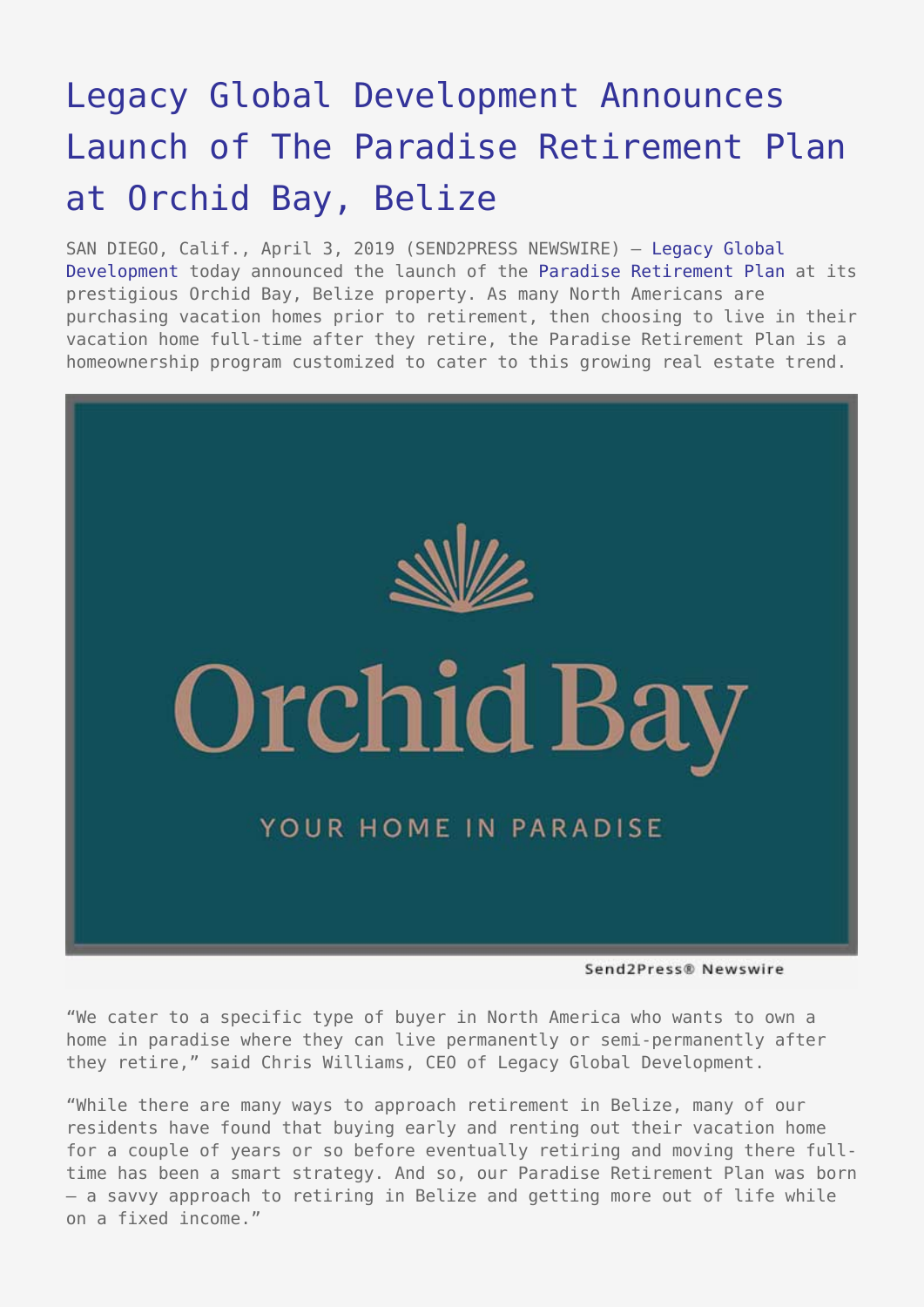The Orchid Bay Paradise Retirement Plan consists of three steps which make retiring in paradise a reality, while spending one's best years relaxing by the beach and experiencing the laid-back Belizean lifestyle.

## **1. Find a home**

Most retirees buy a home at Orchid Bay a few years before retiring. This gives them time to enjoy spending holidays and family getaways at their home in paradise while they are still working.

Potential buyers are encouraged to book a [Discovery Stay](https://offers.orchidbaybelize.com/bungalows) at Orchid Bay. This epic 4-day, 3-night vacation allows those who are interested to view the property and experience the Orchid Bay lifestyle firsthand, as well as take part in the fun and adventurous activities Belize is well-known for.

The tour is booked by a Legacy travel agent who handles all logistics for guests, along with booking roundtrip flights at times which are convenient to each person's schedule. The Orchid Bay Discovery Stay is \$1,999 per couple, inclusive of all food, drinks, excursions, and in-country travel.

## **2. Enter the Rental Program**

Orchid Bay offers an optional [Rental Program](https://offers.orchidbaybelize.com/bungalows) to help homeowners generate revenue which offsets the cost of ownership until it's time to retire here. This program manages the entire process of marketing the home, providing first-class hospitality for guests, and ensuring the house is well-maintained while owners are not present. The program comes with a 3-Year Rental Guarantee, and owners can still enjoy personal use of their home throughout the year when their house is not being rented out.

## **3. Retire and Move to Orchid Bay**

Once homeowners are ready to retire and have spent enough time at their vacation home to know that they'd like to become a full-time resident of Belize, they could be eligible for Belize's Qualified Retirement Program (QRP). For those who would like to enjoy their Orchid Bay home on a seasonal basis, they can continue to rent out their home.

To qualify for QRP, one needs to be at least 45 years old and live in Belize at least one month per year. Requirements are having a monthly income of at least \$2,000 or a yearly income of \$24,000 from a pension or annuity (including Social Security), and this allows those who are eligible to bring \$15,000 worth of personal goods to Belize tax-free and pay no Belizean taxes on any foreign-earned income.

Located in northern Belize, [Orchid Bay](https://orchidbaybelize.com/) is a gated, master-planned community situated on a 114-acre site in the Bay of Chetumal. It combines North American comforts with a spectacular Caribbean setting. The development was influenced by innovations in community design that reveal small-town accessibility, connectivity, and convenience — all with respect to the natural environment. The master plan calls for a series of canals and basins for easy navigation around the community, first world infrastructure, and a